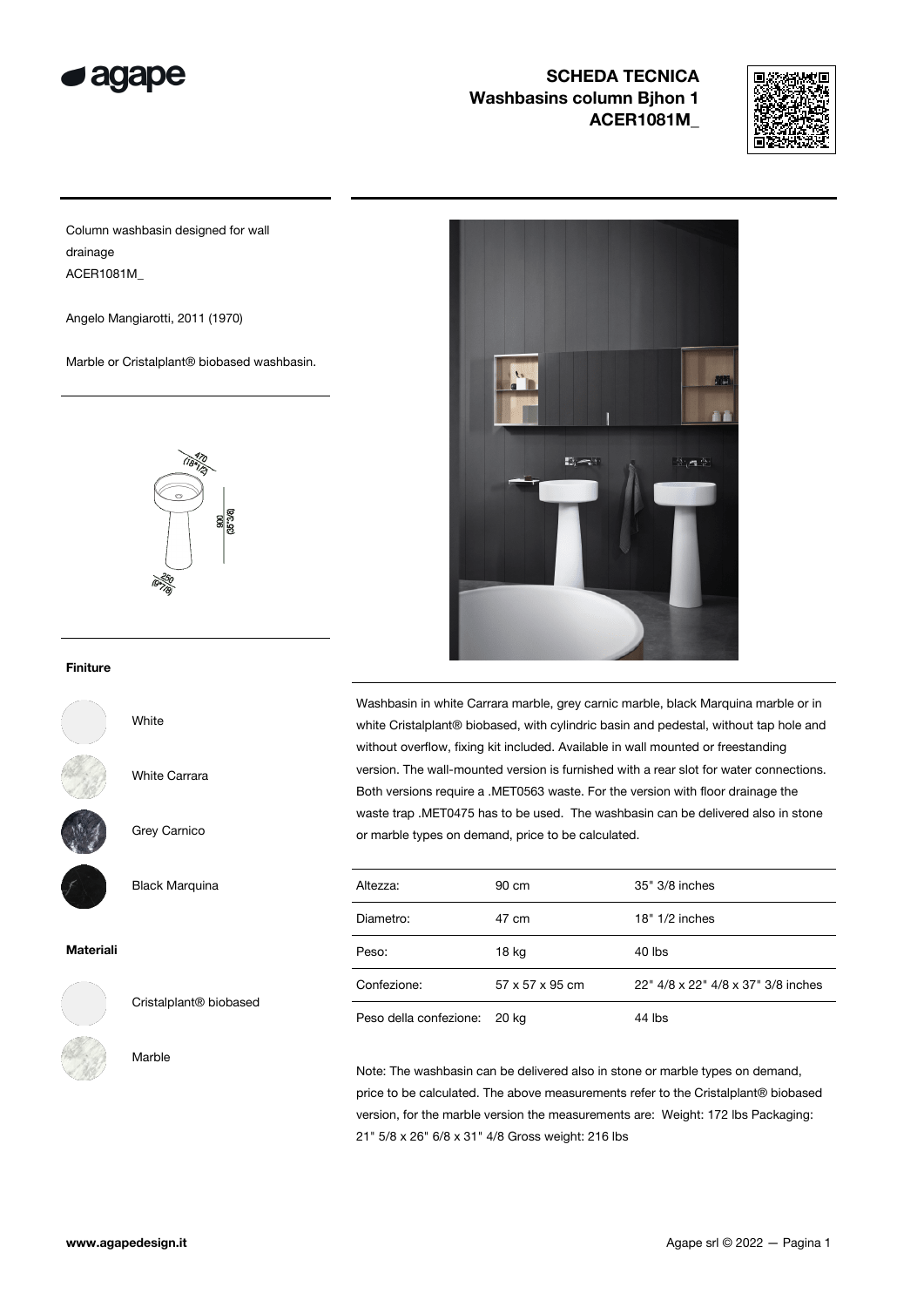



Main dimensions - Cristalplant® biobased version

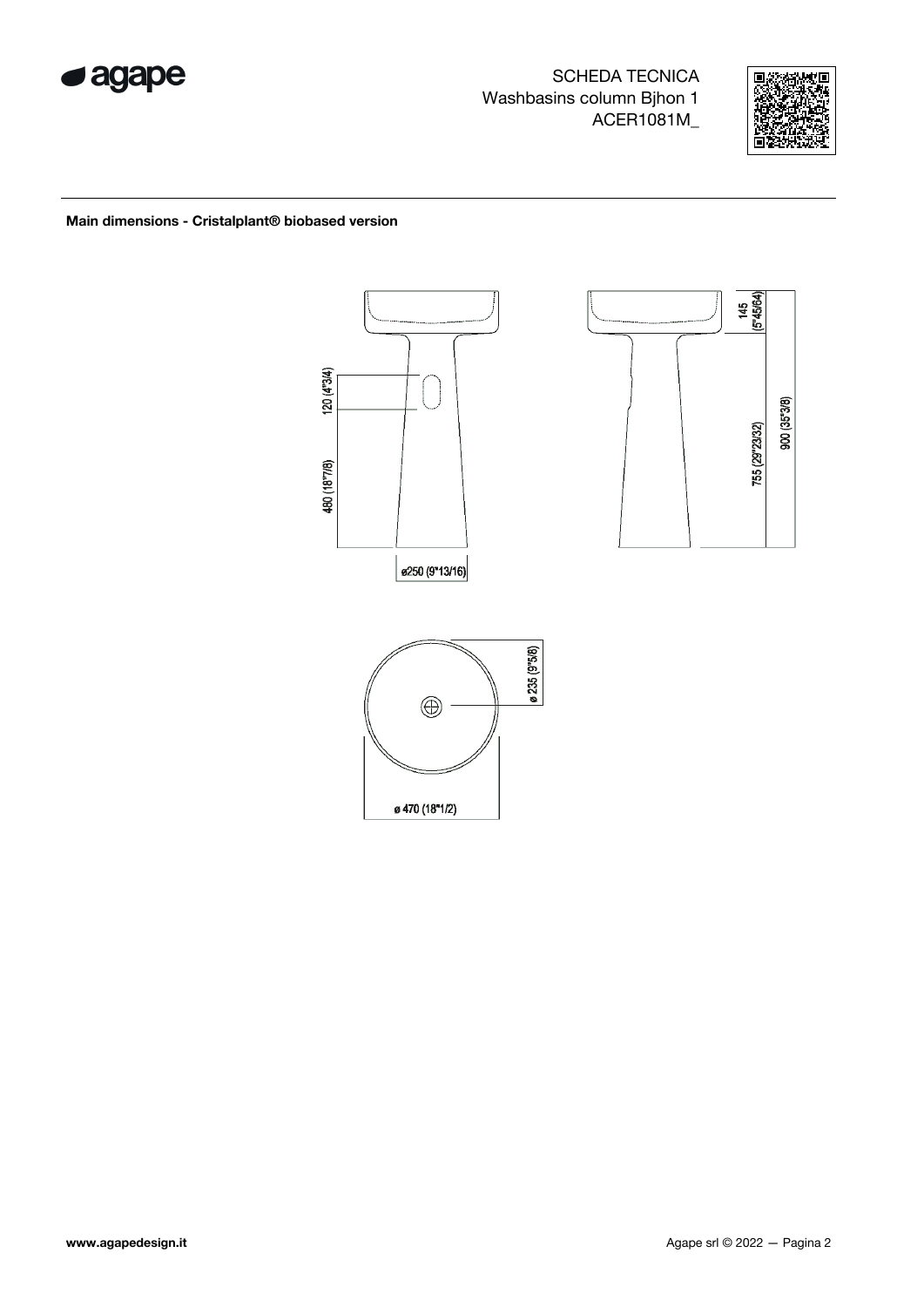



Installation notes: wall mounted tap



Scarico per sifone a bottiglia Drain for bottle trap

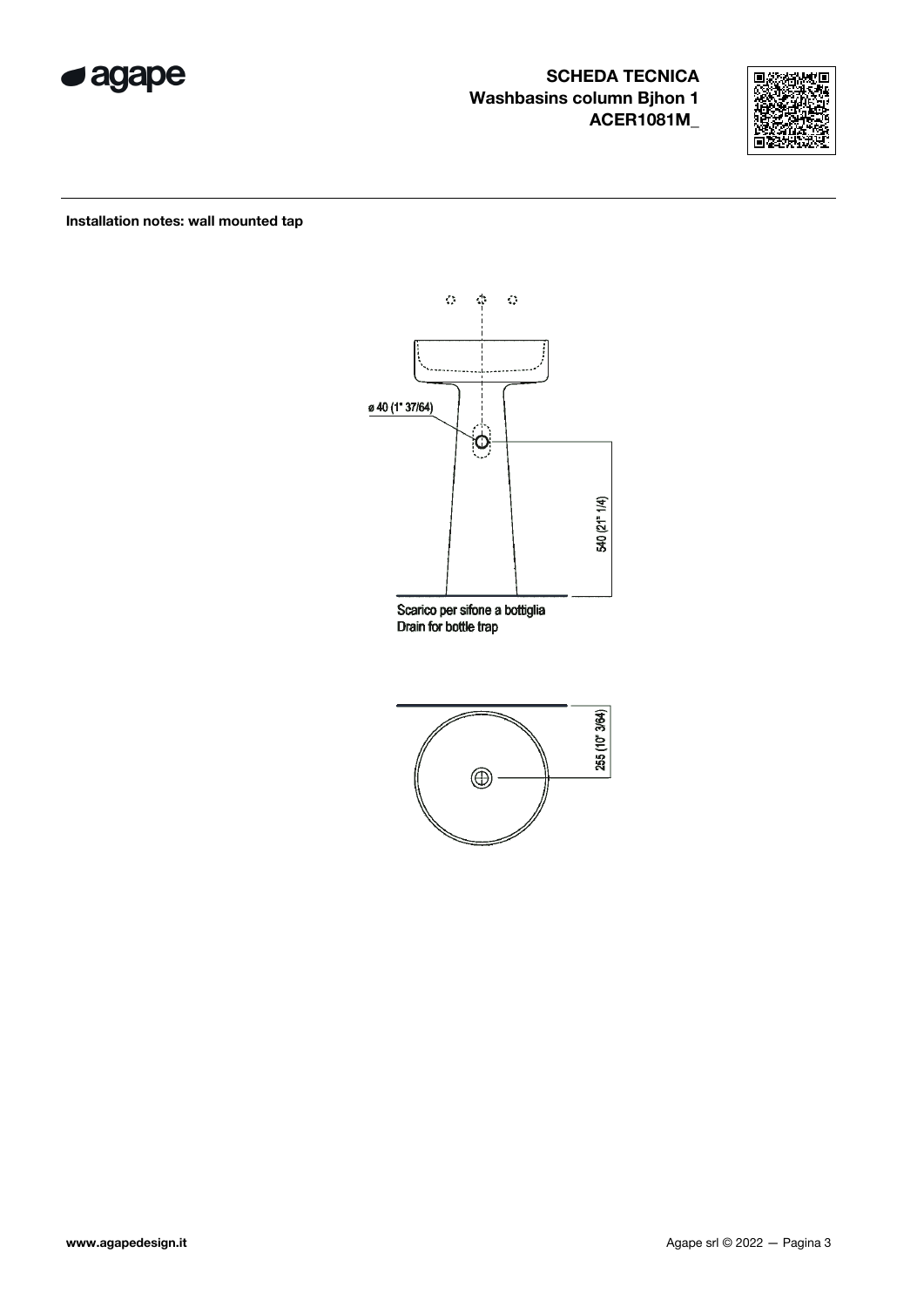



Installation notes: floor-mounted tap



Scarico per sifone a bottiglia<br>Drain for bottle trap



|                 |                  | Α              |
|-----------------|------------------|----------------|
| H <sub>72</sub> | AFF7004          | 355 (13"31/32) |
|                 | ARUB146          | 355 (13"31/32) |
|                 | MEMORY AMEM323   | 355 (13"31/32) |
|                 | <b>ARUB1092</b>  | 355 (13"31/32) |
| <b>SEN</b>      | ASEN0962N        | 285 (11"7/32)  |
| <b>SOLIARE</b>  | <b>ARUB1096</b>  | 285 (11"7/32)  |
|                 | <b>ARUB1020*</b> | 285 (11"7/32)  |

\*ad esaurimento / while stocks last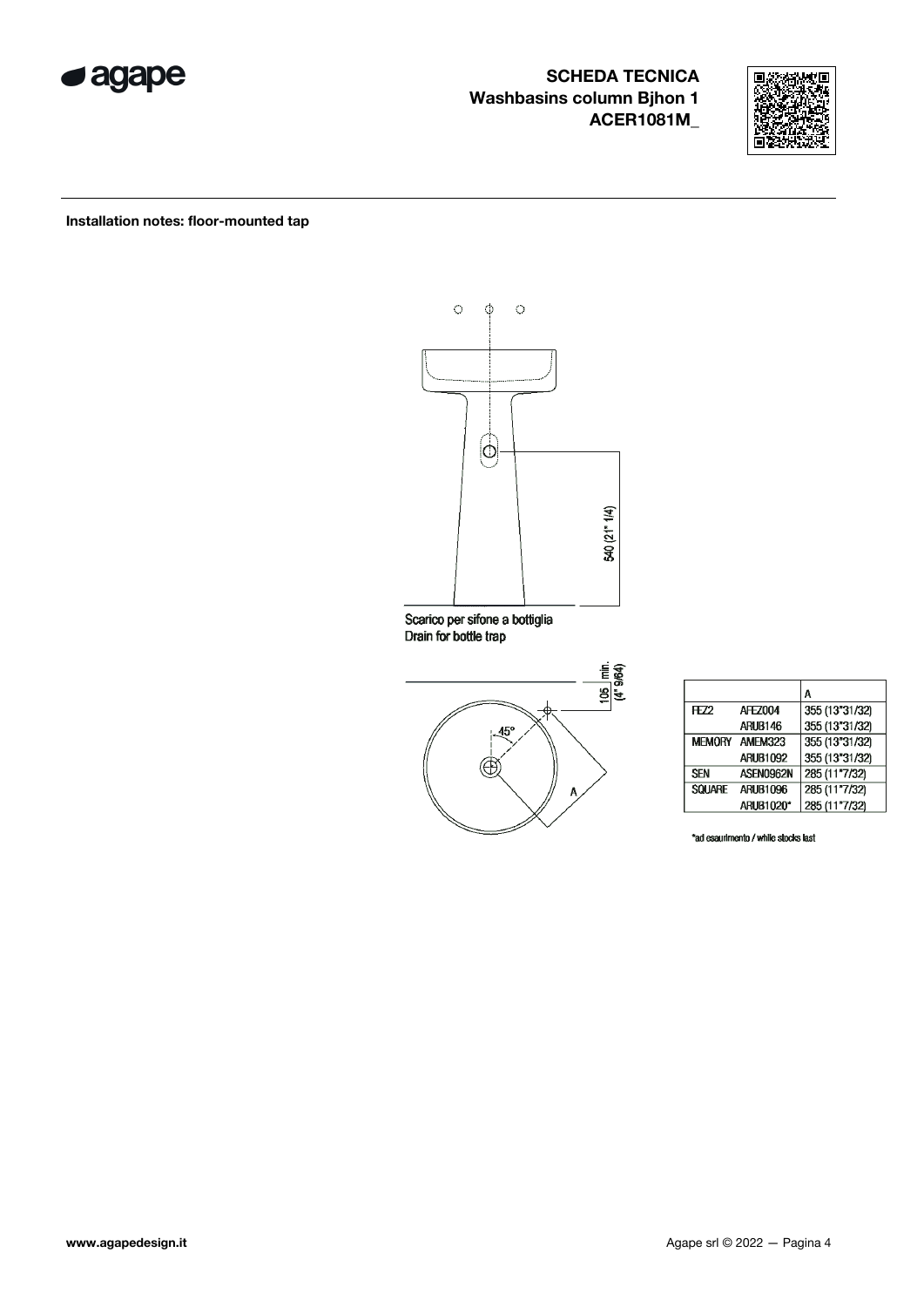



Tap position, recommended height

#### POSIZIONE RUBINETTERIA / TAP POSITION

Altezza consigliata / Recommended height



Filo superiore lavabo Upper wasbasin edge

\* ARUB1009D - ARUB1009C:  $H + 25$  mm  $(1")$ <br>\*\* Ad esaurimento/ While stocks last